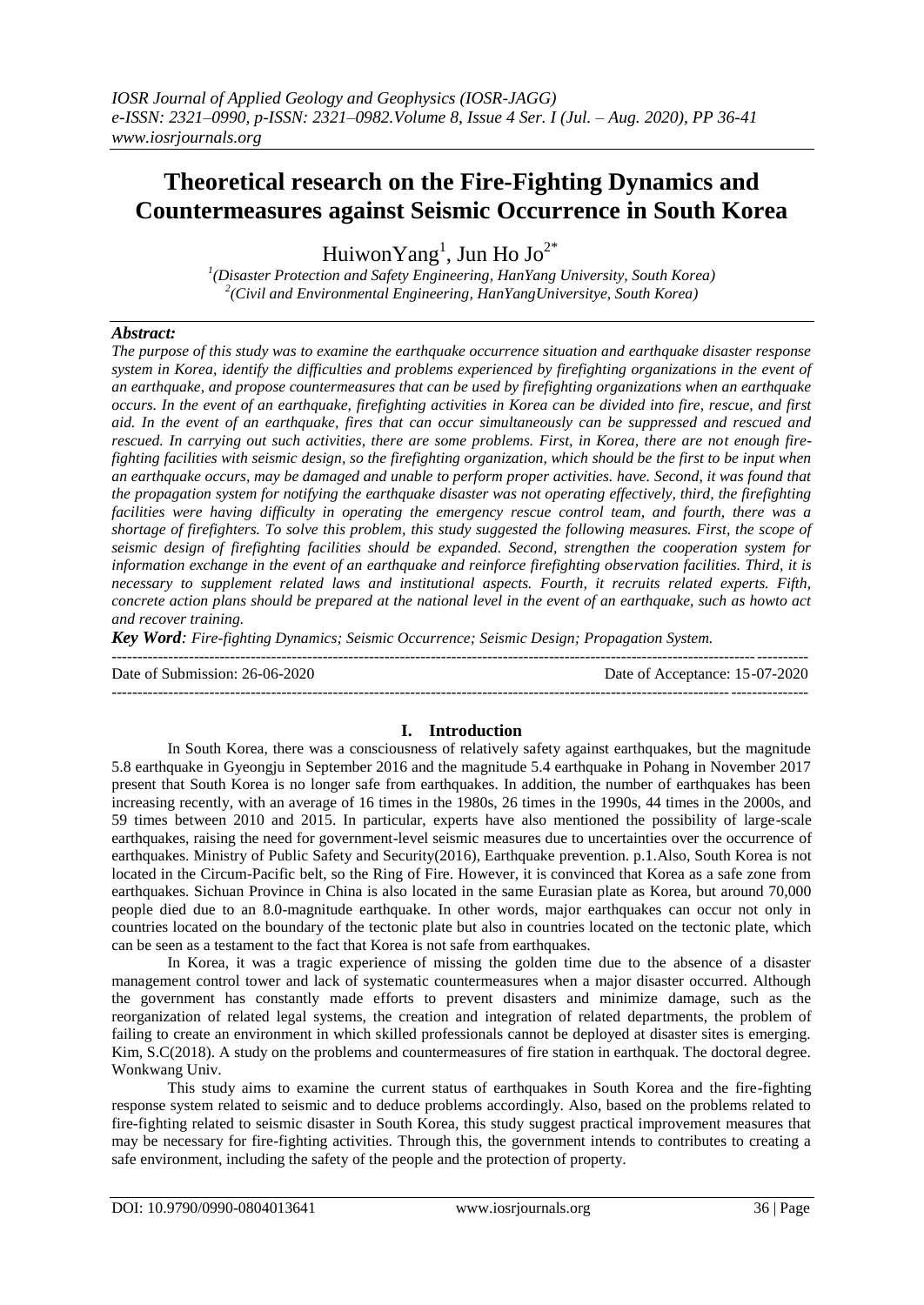The aim of this research is to identify the difficulties and problems that fire organizations face in the event of earthquake disasters in South Korea, and to make practical suggestions for countermeasures. To achieve the aim, this study conducted a literature review using previous research and publications, and the detail objectives are as follows: i) Summarize the concepts and characteristics of earthquakes through the literature study. ii) Discuss the current status of earthquakes in South Korea and countermeasures to cope with seismic disaster, iii) Examine how fire-fighting activities are carried out in the event of an earthquake in South Korea and figured out the problems. iv) Suggest countermeasures that can be used by fire-fighting organizations in the event of an earthquake in South Korea.

# **II. Earthquake and Disaster Protection**

## **Conception and Characteristics of Earthquake**

Earthquake is a phenomenon in which the surface of earth, or ground, is shaken by the impact of rocks in the ground by natural or artificial causes. In particular, as the energy accumulated for a long time inside the earth explodes momentarily, part of it appears to be the shape of the seismic wave, which is called the hypocenter and the surface point above hypocenter the is called epicenter. The direct cause of the earthquake cannot be disclosed, but it is believed to be caused by an earthquake or a sudden release of energy accumulated in it when a plate located on the rock source of earth moves and collides with other plates. There is Plate tectonics to support occurrence of earthquake, this is the natural cause of earthquakes, which is called a structural earthquake. Inside the Earth, it is divided into a rock sphere consisting of solid rock, a lower mantle consisting of mantles and an outer and inner core (see figure 1). The plate means the lithosphere from the surface to about 100km inside the earth.



**Figure no 1:** The Inner Structure of the Earth

Most of earthquakes occur on this plate boundary, in earth, and even inside the plate, small earthquake are consistently occurring. There are more than one 8.0-magnitude earthquake worldwide, an average of 17 times earthquakes with magnitude of 7.0 to 7.9 or below, 134 times earthquakes with a magnitude of 6.0 to 6.9 or below, 1,319 times earthquakes with a magnitude of 5.0 or lower, about 13,000 times earthquakes with a magnitude of 4.0 to 4.9 or below, and more than 130,000 times earthquakes with a magnitude of 3.0 to 3.9 or below. In addition to the natural causes, earthquakes can occur due to artificial causes such as nuclear tests or artificial explosions for fossil fuel extraction, collapse of large buildings and development of underground water. The risk of earthquakes originated from predictive uncertainty. Various methodologies are discussed in predicting earthquakes but predictive uncertainty is inherent because they are not yet applied in practice. This results in expert consultation, and in some cases, the difference in measuring ground acceleration in the eastern part of the U.S. is more than double depending on the actual professional level. South Korea also lacks geological research based on the record system, and considering the risks associated with nuclear power plants, measures related to earthquake prediction and fire prevention are necessarily need. Also, the risk of earthquake is characterized by complexity. If an earthquake occurs, it may cause other historical and economic risks involved depending on the strength and magnitude of the earthquake. For instance, after an earthquake, the complex problem can be occurred such as traffic jams, water supply, electricity outages or outbreaks of infectious diseases. This causes secondary damage to local residents and increase the risk with various factors.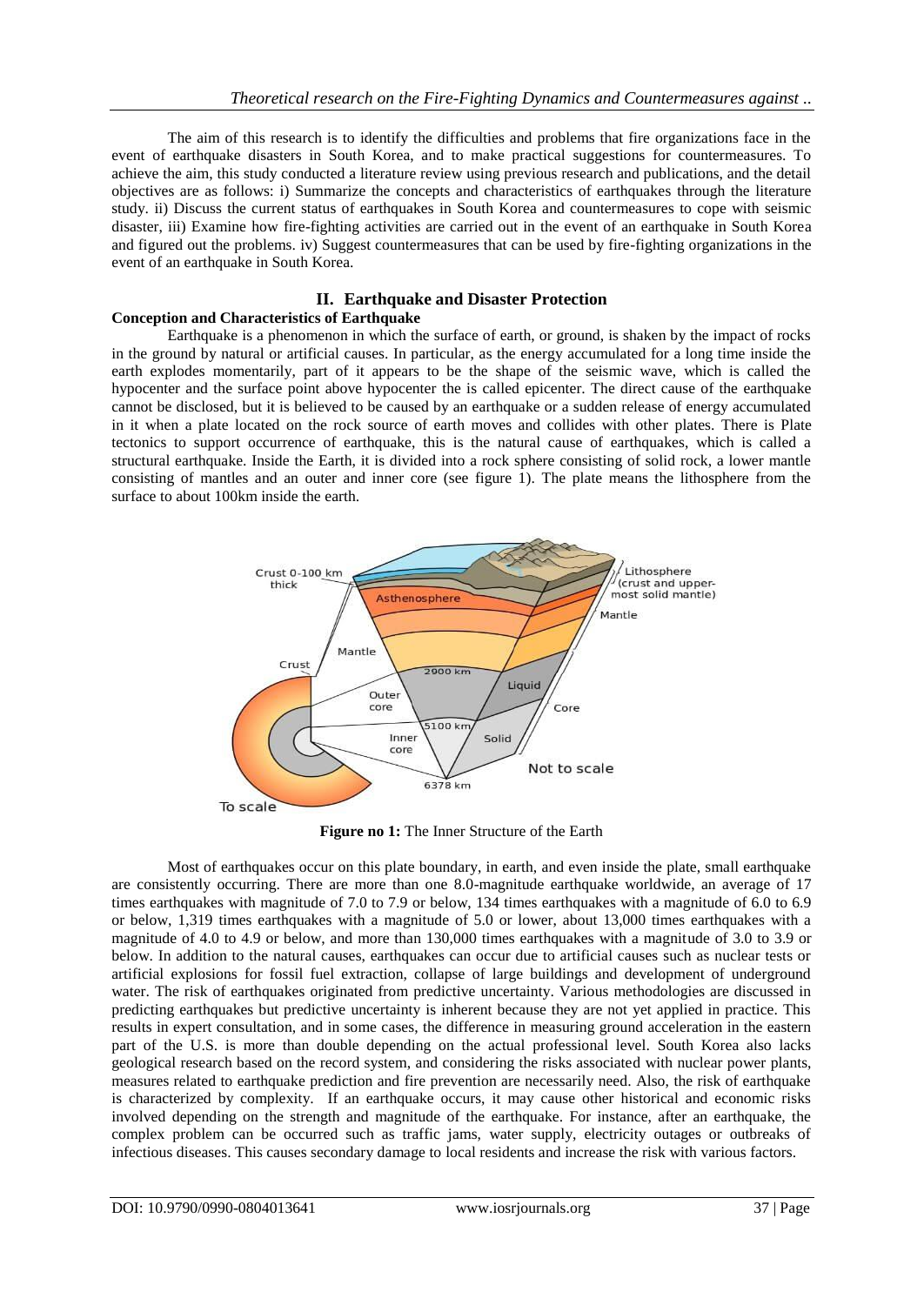## **Status of Earthquakes Internal and External**

Earthquakes that occurred in South Korea generally happened on the border of fault or fault lines located on the Korean Peninsula. Especially in South Korea, earthquake activity has been relatively low compared to neighboring countries since it is located inside the Eurasian Plate (Table no1).

| <b>THUIC IIO II</b> DHOWS DUITHQUING OCCULIONCY 1770 EVID. |             |             |             |           |                 |                   |  |  |
|------------------------------------------------------------|-------------|-------------|-------------|-----------|-----------------|-------------------|--|--|
| Scale                                                      | $5.0 - 5.9$ | $6.0 - 6.9$ | $7.0 - 7.9$ | Above 8.0 | Total<br>number | Annual<br>average |  |  |
| The world                                                  | 57,376      | 4.413       | 536         | 33        | 62.358          | 1.641             |  |  |
| South<br>Korea                                             | o           |             | ۰           |           |                 | 0.16              |  |  |
| Japan                                                      | 3,440       | 617         | 81          | O         | 4,144           | 109               |  |  |

Table no 1: Shows Earthquake Occurrence 1978~2015

| Scale              | Average number of earthquakes |                                         |                                        |      |  |  |
|--------------------|-------------------------------|-----------------------------------------|----------------------------------------|------|--|--|
|                    | 1978~2016                     | 1978~1998<br>(Analogue)<br>observation) | 1999~2016<br>(Digital)<br>observation) | 2017 |  |  |
| $2.0 - 2.9$        | 37.5                          | 19.2                                    | 58.9                                   | 223  |  |  |
| Above 3.0          | 9.7                           | 8.8                                     | 10.8                                   | 19   |  |  |
| Felt<br>earthquake | 8.4                           | 5.9                                     | 11.3                                   | 98   |  |  |

**Table no2:** Average Seismic Status

However, earthquakes occurring inside the plate appear irregularly, it cannot be optimistic that the country is a safe area from earthquakes. Earthquake with magnitude 2.0 and below 3.0 have occurred approximately 59 times from 1999 to 2016, but are presenting a rapid growth trend with approximately 223 occurrences in 2017 (see Table 2). In particular, Korea is no longer safe from earthquake with a 5.8 magnitude earthquake in Gyeongju in 2016 and a 5.4 magnitude earthquake in Pohang a year late in 2017.

#### **Countermeasures of Earthquake Disaster in South Korea**

Disaster management means all activities performed to prevent, respond and recover disaster. South Korea intended to prevent and prepared for disasters by introducing a disaster management system and to protect the people from the dangers of disasters. In addition, 58 detailed tasks were prepared in eight field by establishing comprehensive earthquake prevention measures and plans for seismic reinforcement of existing public facilities under the Earthquake Disaster Countermeasures Act. In other words, a comprehensive earthquake prevention countermeasure system was established by creating standards for seismic design by agency and by year, and related goals for reinforcing existing facilities, so that seismic observation system, education, and training could be applied sequentially (Figure no2).



**Figure no 2:** Comprehensive Earthquake Disaster Prevention System Diagram

Meanwhile, South Korea revised the "Earthquake Disaster Countermeasures Act" in 2016 to the "Earthquake and Volcanic Disaster Prevention Measures Act" to comprehensively specify prevention and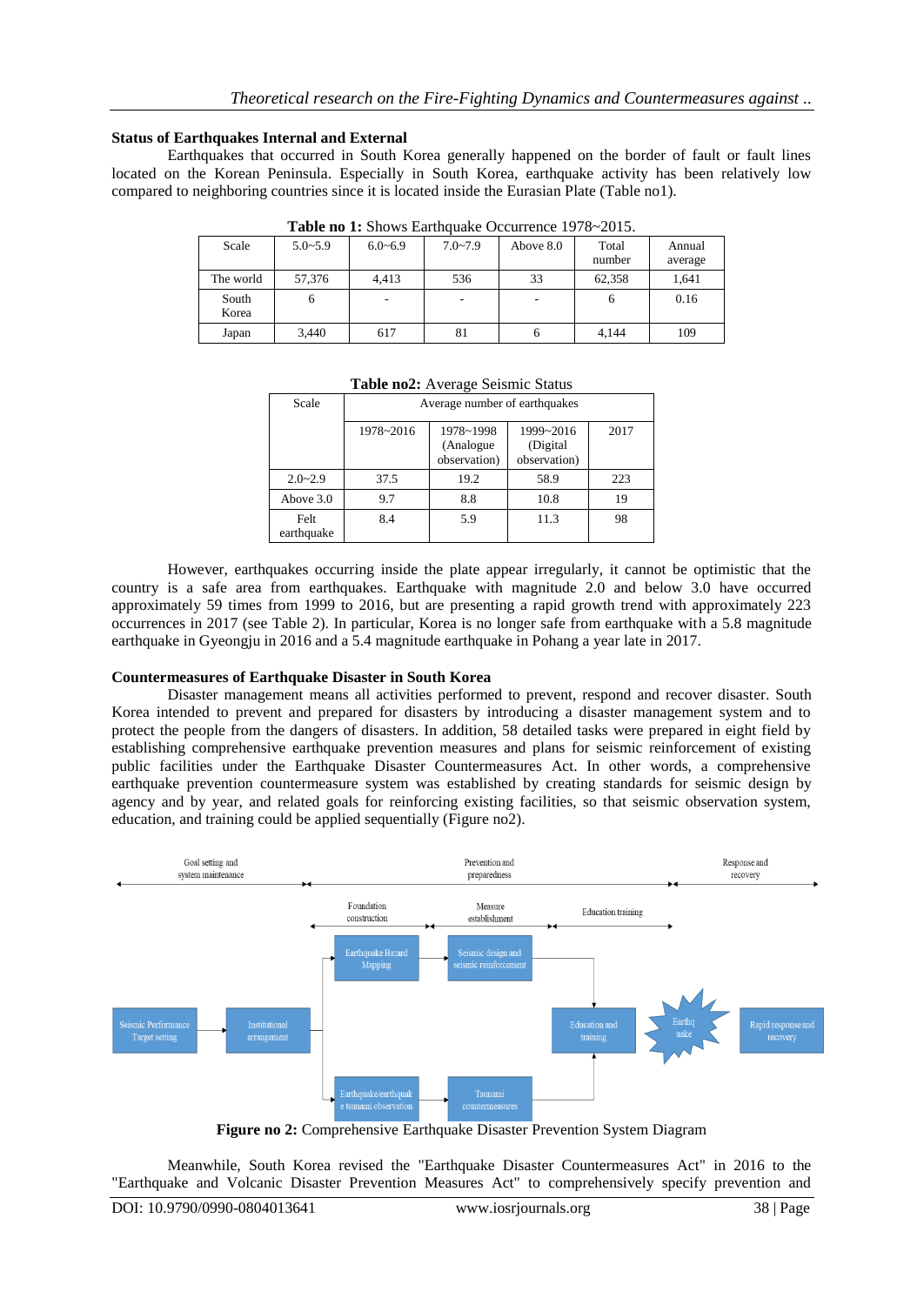preparedness for earthquakes, earthquake authorities, seismic measures, and research and technology development to reduce earthquakes and disasters. The Ministry of Public Administration and Security announced measures to improve earthquake-resistant materials so that the seismic reinforcement of existing buildings could be completed, along with expanding investment support and strengthening safety regulations to improve the earthquake-resistant rate. Furthermore, the government was required reinforced confrontational ability of seismic disaster by improving safety measurement system, conducting earthquake evacuation training twice a year and supplementing the national action guidelines. For this purpose, fire-fighting forces should be secured to prevent combustion expansion, save lives, and concentrate on response activities such as first aid.

Seismic fire-fighting can be categorized into fire, rescue and first aid. In terms of Fire, in the event of an earthquake, fires occur simultaneously and the extent of the damage increases rapidly over time. Further, not only is traffic paralyzed, but the road is limited, so that there are difficulties until arriving at the disaster site. Combustion is highly likely to expand and lead to large-scale fires. In this case, the purpose of fire-fighting activities is to save lives and the principles to such activities are as follows.

# **III. Problems of Fire-fighting Activities and Response in Earthquake Outbreak Fire-fighting Activities in Earthquake Outbreak**

In the event of an earthquake, fire-fighting activities shall be prioritized in ensuring the safety of human lives and experiencing damage by identifying the scale and damage of earthquake. It is ideal to detect fires early and put them under control to prevent expansion. In addition, in case of simultaneous fires, activities should be carried out to ensure the safety of human lives, and areas with high risk of fire should be prioritized in the event of fire in various areas. Second, as a rescue activity, buildings or soil collapsed due to earthquakes, resulting in simultaneous large-scale rescue situations. In this case, rescue activities are carried out first at the fire site, and the efficiency of rescue activities is increased by identifying the demand of rescue. Third, as a first aid, it is necessary to prepare for the simultaneous and widespread occurrence of many injuries in the event of an earthquake. At this time, life-saving activities are prioritized as well as rescue and information is collected through cooperation with medical institutions and others, while emergency medical centers are installed in the field to conduct first aid activities. Fire-fighting activities can be carried out more smoothly in the event of an earthquake, preventing the spread of fires from earthquake occurrence, and minimizing casualties and minimized infrastructure damage.

## **Problems of Fire-fighting response in South Korea**

First of all, South Korea is lack of seismic-resistant fire-fighting facilities. The seismic design of firefighting facilities aims to minimize damage in the earthquake outbreak by deploying fire-fighting facilities with improved seismic performance. According to the Enforcement Decree of the Fire-fighting Facilities Installation, Maintenance, and Safety Control Act, it is required to obligatorily establish fire-fighting facilities in accordance with the seismic design standards prescribed by the head of the National Emergency Management Agency so that fire-fighting facilities can operate properly in the event of an earthquake such as fire-fighting systems, firefighting water facilities, and fire-fighting facilities. However, there are only those criteria, but no specific legal basis or basis for seismic design methods which is yet available.

Second, in earthquake outbreak, the radio system that informs it should be operated more effectively. In case of South Korea, according to Article 38-2 of the Framework Act on Disaster and Safety Management (Establishment and Operation of Warning System), forecasts and alarms caused by earthquakes can be displayed on mobile phones. Accordingly, the National Disaster and Safety Portal operates a text system to prepare the public for disasters in the event of disasters. However, in case of an earthquake in Pohang in 2018, text messages were not sent until about seven minutes after the earthquake.

Third, there are difficulties in operating the Emergency Rescue Control Group. In the event of a disaster, the emergency rescue control team performs the command and control of rescue measures, rescue activities, and the authority of command is overlapped. In other words, each person in charge in not only different from the Minister of Public Administration and Security in the case of the head of the Disaster and Safety Countermeasures Headquarters and the head of Central Emergency Rescue Control Group, but among the authority of the Disaster and Safety Countermeasures Headquarters, there is a overlap with the authority of the Emergency Rescue Control Group (limits to traffic, orders for preparedness, and measures for forced evacuation), so clear regulation are needed.

Fourth, shortage of manpower is problematic. As of 31th December, 2016, the current status of on-site manpower shortage compared to the standard of firepower in South Korea shows a total of 19,254 fire-fighting personnel in short supply (32,460) compared to the required workforce (51,714) (Table no3).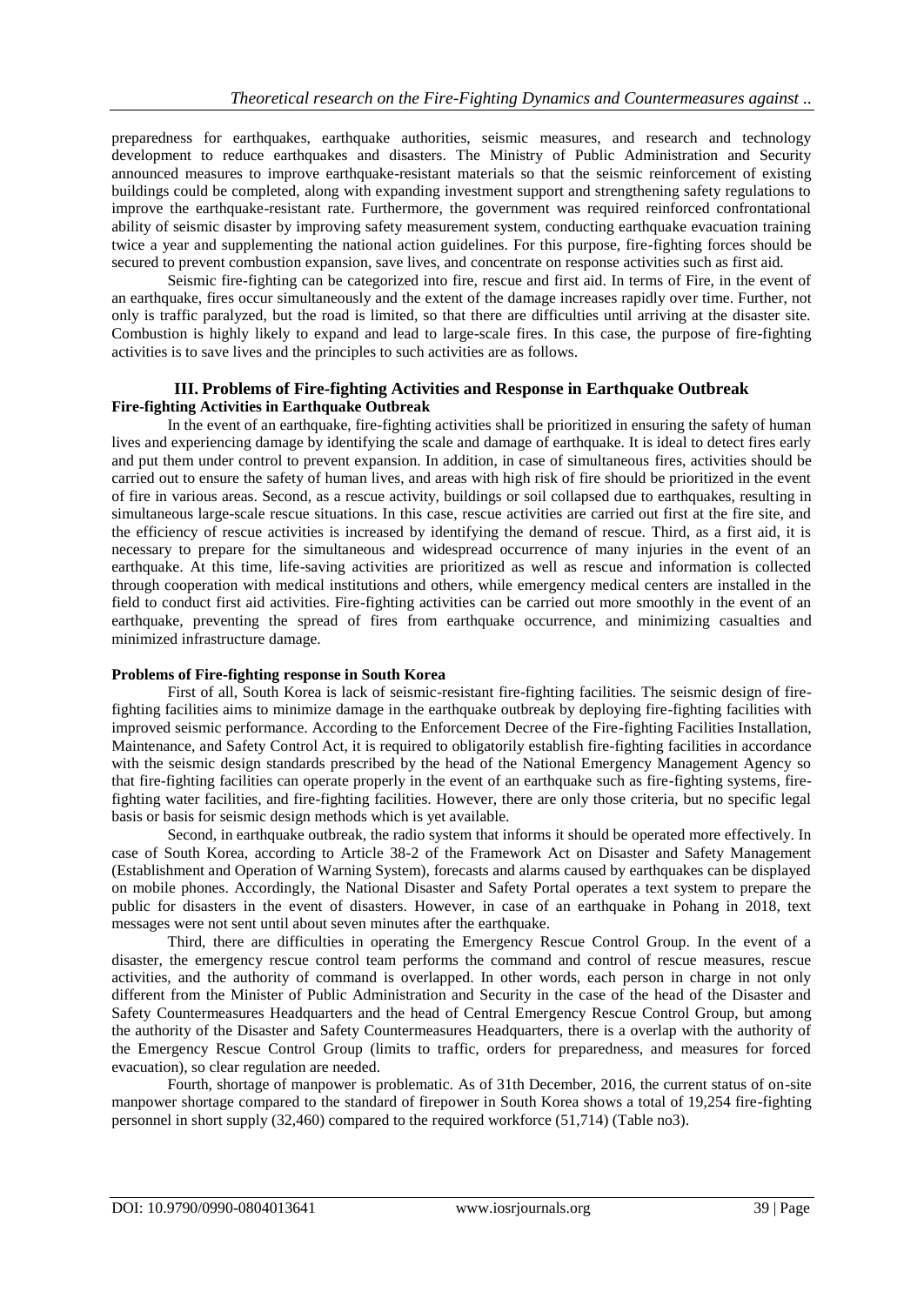|              |       |          | - 0  |             |       |          | $\overline{\phantom{a}}$ |
|--------------|-------|----------|------|-------------|-------|----------|--------------------------|
| Division     | Limit | Standard | Lack | Division    | Limit | Standard | Lack                     |
| Seoul        | 4848  | 5176     | 318  | Sejong      | 202   | 419      | 217                      |
| <b>Busan</b> | 2055  | 2700     | 645  | Gyeonggi    | 5505  | 9067     | 3562                     |
| Daegu        | 1649  | 2224     | 575  | Gangwon     | 1997  | 3635     | 1638                     |
| Incheon      | 1738  | 2367     | 629  | Chyngcheong | 2924  | 5919     | 2995                     |
| Gwangju      | 842   | 1140     | 298  | Jeolla      | 3596  | 6581     | 2985                     |
| Daejeon      | 969   | 1218     | 249  | Gyeongsang  | 4413  | 8463     | 4050                     |
| Ulsan        | 674   | 923      | 249  | Jeju        | 527   | 1009     | 482                      |

**Table no 3:** Status of on-site shortage in comparison to fire personnel standard (unit: person)

If a major disaster such as earthquake occurs in the country, the problem of fire-fighter will become problematic, and it is urgent to add more manpower to prepare for it. In addition, it is necessary to strength internal stability by securing fire-fighter with expertise in earthquakes.

# **IV. Suggestion of Fire-fighting Response to Seismic Disaster**

First, the scope of seismic design of fire-fighting facilities should be expanded for prevention purpose. The damage to private and commercial facilities earthquake occurrence is also great, but if an earthquake damages a fire facility, it could cause life-saving difficulties and the secondary damage caused by the failure to extinguish the fire is likely to be enormous. Therefore, considering the seismic performance of fire-fighting facilities, it is necessary to prevent damage to fire-fighting facilities and minimize damage.

Second, it is necessary to strengthen cooperation of information exchange and fire-fighting observation facilities should be reinforced. In earthquake occurrence, information on it and information related to the damage forecast shall be collected and provided to citizens. Especially since there are a number of earthquake in Japan, which is adjacent to South Korea, the international information system should be strengthened to receive relevant information about the tsunami and earthquake. In addition, effective measures for earthquakes and tsunami should be devised by predicting the time when ta tsunami arrives and assessing the risk level of each region. To achieve this, the government should not only identify information about earthquakes from the Korea Meteorological Administration, video information from affected area, damage situations, and other information provided by Japan, but also focus on reinforcing and operating the system so that the agencies can collect damage information independently in South Korea.

Third, it is required the supplementation of relevant statutes and institutional aspects. According to Article 20, level of 3, the Enforcement Decree of the Fire-fighting Facilities Act in South Korea requires the preparation of a fire safety management target (automatic fire detection facility) which should be prepared to prevent a fire by earthquake.

Fourth, it is desperately need more manpower for fire-fighting. As discussed earlier, the number of fire officials in South Korea is far short. Accordingly, the number of fire officials should be continuously increased while actively considering the use of volunteer workers and volunteer fire team in the event of an earthquake. In other words, the public and private sectors should work together to operate an emergency recovery team while working with professionals to ensure rapid recovery in the event of an earthquake.

Fifth, the government should conduct measures and rehabilitation training for the people to respond to earthquakes. Due to the belief that South Korea is relatively safe from earthquakes, there is a lack of information on people's earthquake response training and behavior knack compared to neighboring countries.

Therefore, the fire organization of South Korea should establish fire-fighting plans for fire, rescue and first aid activities in case of an earthquake, while conducting seismic-causing behavioral knack and training in advance for the safety of the people. In particular, the fire-fighting department should be fully prepared to respond to earthquakes by conducting emergency call training, initial measure training, collecting information, command headquarter operation training, extinguish training caused by earthquake and unit formation training.

## **V. Conclusion**

The aim of this study was to investigate earthquake situation and the earthquake disaster response system in South Korea, identify the difficulties and problems experienced by fire-fighting organizations in the event of earthquake, and suggest countermeasures that can be used by fire-fighting organization in earthquake occurrence. This study determined the concept and characteristics of earthquakes and the causes of earthquakes and examined the national measures to cope with earthquakes. Further, the activities of fire-fighting organization in seismic outbreak were discussed and the corresponding problems were handled. In the earthquake occurrence, fire-fighting activities in South Korea can be divided into fire, rescue and first aid. In the